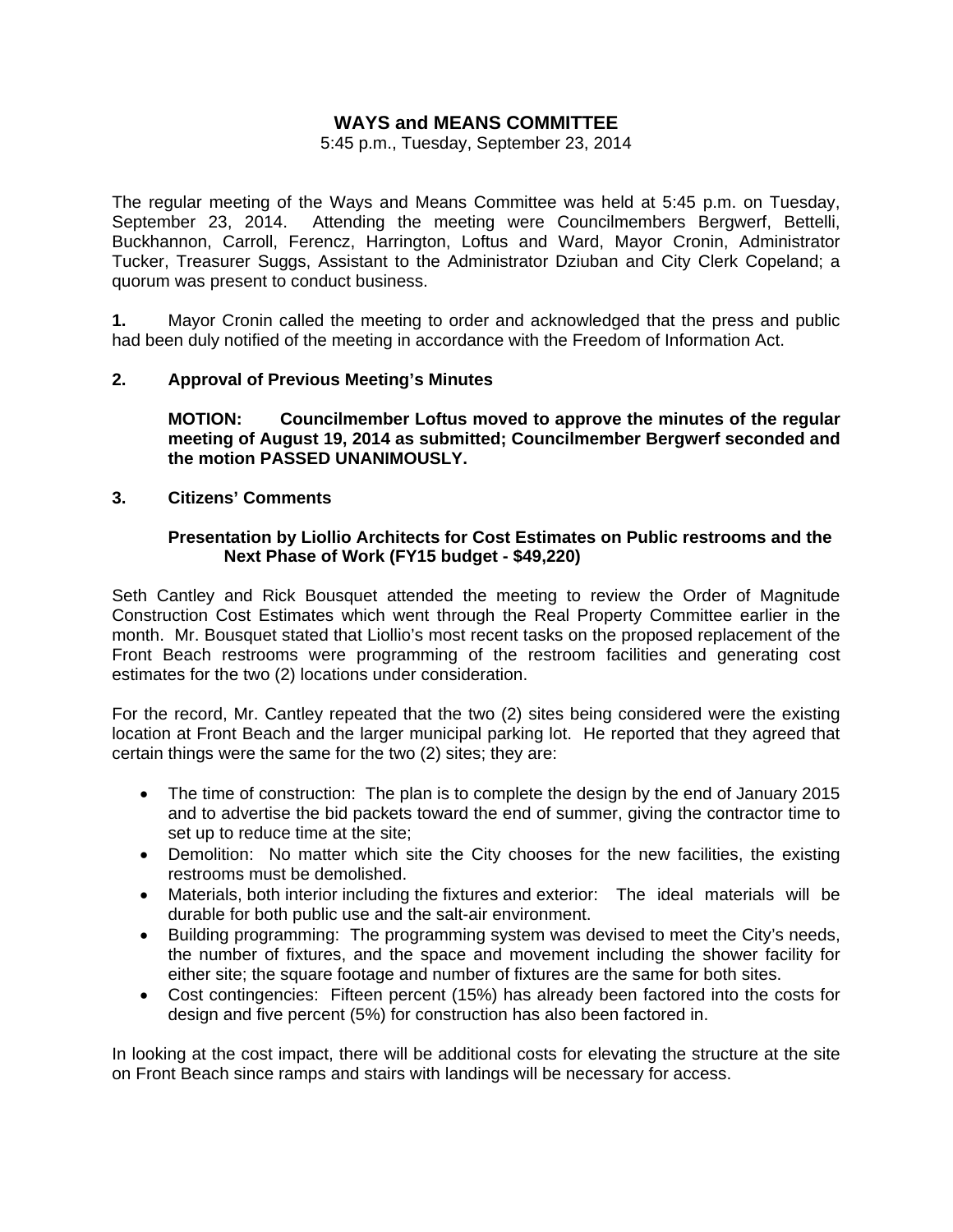Another factor that increases the overhead at the Front Beach is that the site is very tight for getting pile drivers and bulldozers situated.

Issues that will help to reduce the cost of construction at Front Beach are the ability to connect the proposed new beach access walkover and the existence of utilities at this site.

For the site in the municipal parking lot, factors that will impact the cost are bringing new utilities to the site, keeping the showers in their present location at Front Beach as well as the cost of demolishing the existing restrooms.

Since these cost estimates were prepared, the City has been considering elevating the structure in the parking lot to avoid possible flood insurance issues in the future, so the costs will increase from what is presented.

| The construction cost estimates for the two (2) sites are: |             |
|------------------------------------------------------------|-------------|
| Existing space at Front Beach                              | \$1,111,456 |
| <b>Municipal Parking Lot</b>                               | 998,838     |

Councilmember Carroll inquired about the elevation of the site in the parking lot and the elevation height of a new structure. Director Kerr stated that the elevation recommended by FEMA is sixteen feet (16 ft.), but the City typically adds a foot to be safe; the grade at the lot is approximately eleven and a half feet (11½ ft.) and the building needs to go to seventeen feet (17 ft.).

Mayor Cronin asked if the builder would use the existing footprint without additional foundation work, and Mr. Bousquet answered that the existing foundation would not be used.

Responding to Councilmember Loftus' query about whether the building would have steps or ramps, Mr. Bousquet stated that the building would have a combination of the two (2).

Mayor Cronin suggested that the City not require additional work from Liollio at this time to allow him to open a dialogue with the County since the City now has cost estimates.

#### **MOTION: Mayor Cronin moved not to proceed with Liollio to allow him to initiate discussions with Charleston County Council; Councilmember Carroll seconded.**

Councilmember Ward stated that the County should pay for the public restrooms, and island residents should not be expected to contribute at all.

Mayor Cronin alerted Council that, in exchange for one million dollars (\$1,000,000), the County might want the land under the restrooms.

Councilmember Ward stated that the existing restrooms cost less than one hundred fifty thousand dollars (\$150,000) to construct, and he recalled that the residents "were adamant about the City spending any (General Fund) money" toward the costs. He added that he was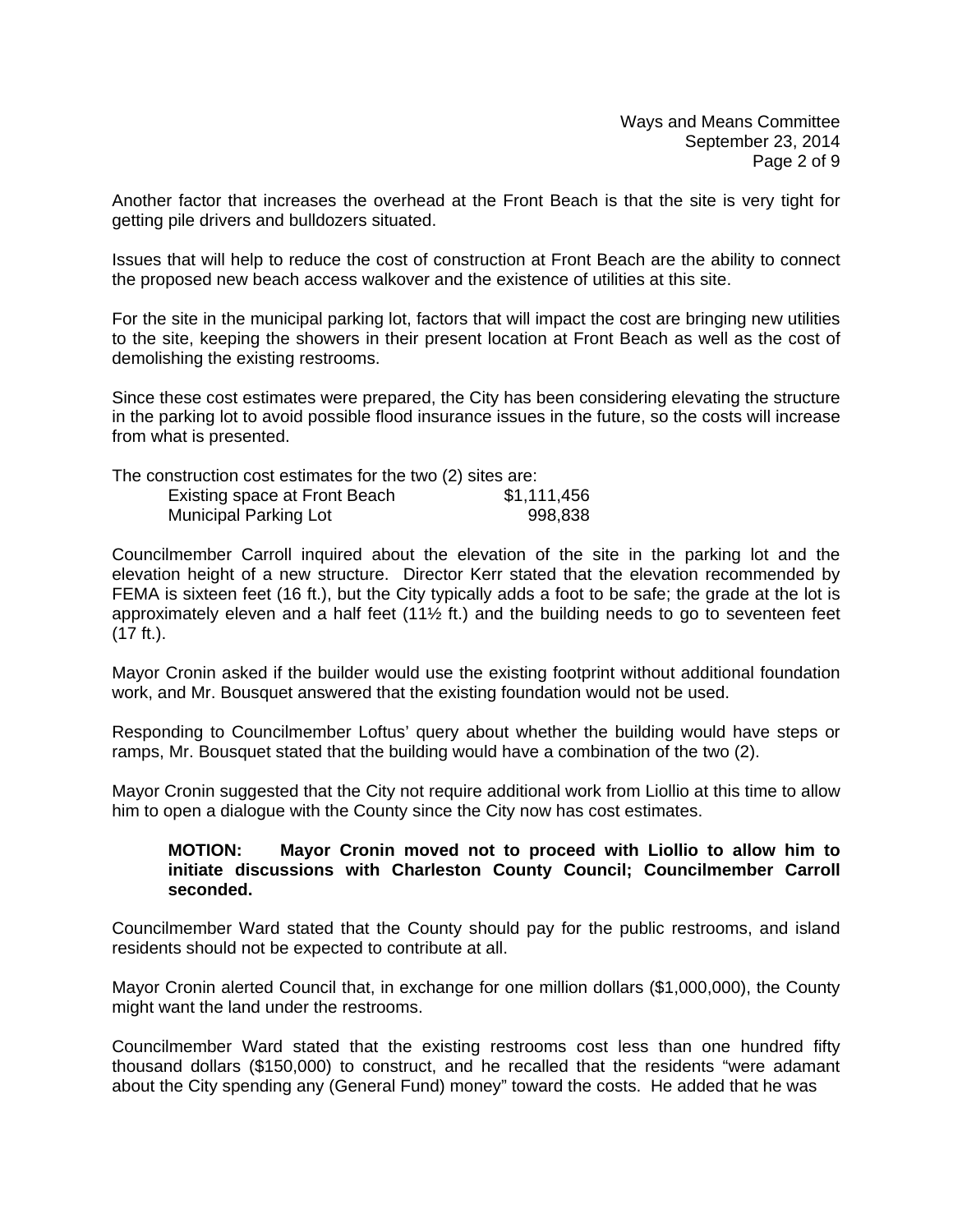against spending Accommodations Tax money because it was not generated by the daily visitors to the island.

Councilmember Loftus asked for Council to be updated on any conversations that have transpired with the County about the restrooms. Mayor Cronin reported that he and the Administrator had met with the local representative to County Council here on the island and walked through the City's facility and through the County's facility and informed him that the City would be coming to them for funding.

Administrator Tucker mentioned that, when the City was in negotiations with the County about paying for the recycling and the grants they have been giving to the City for BSOs, they made the comment in a communication that the City could set aside some of this money to go toward the public restrooms in the future. The Administrator stated that she had responded that Council would likely "not feel that was adequate participation on the County's part" and that "(City) Council would be looking for something far more significant."

In terms of building a budget, the Administrator asked Mr. Bousquet whether the construction cost estimates included the costs for the scope of work yet to be completed by Liollio; she was told that they were two (2) separate items and would need to be combined.

# **VOTE: The motion PASSED UNANIMOUSLY.**

## **4. Financial Statement –** City Treasurer

## **A. Financial Statement**

Treasurer Suggs quickly reviewed the August 2014 financial statement with a target for expenditures at seventeen percent (17%). General Fund revenues were eight percent (8%) collected, and General Funds expenses were thirteen percent (13%) of budget; the only department over-budget was BSOs, which was a timing issue. For General Fund revenues, the City has experienced increases in business and rental licenses over last year, as well as building permits. The Treasurer pointed out that overall cash was up from last year; the General Fund was down slightly, but all other funds were up.

## **B. Tourism Funds**

The City has not received distributions from State Accommodations Taxes or the Charleston County Accommodations Pass-through. August collections for Municipal Accommodations Taxes were less than last year; for two (2) months of the fiscal year, receipts were down one percent (1%). Hospitality Taxes are up ten percent (10%) through two (2) months of FY15; a brief discussion took place regarding a late payer, who is making payments and paying penalties.

## **C. Projects Status**

The parking and wayfinding schedule reported a payment of thirty-seven thousand eight hundred dollars (\$37,800) to Stantec relative to work on the parking program.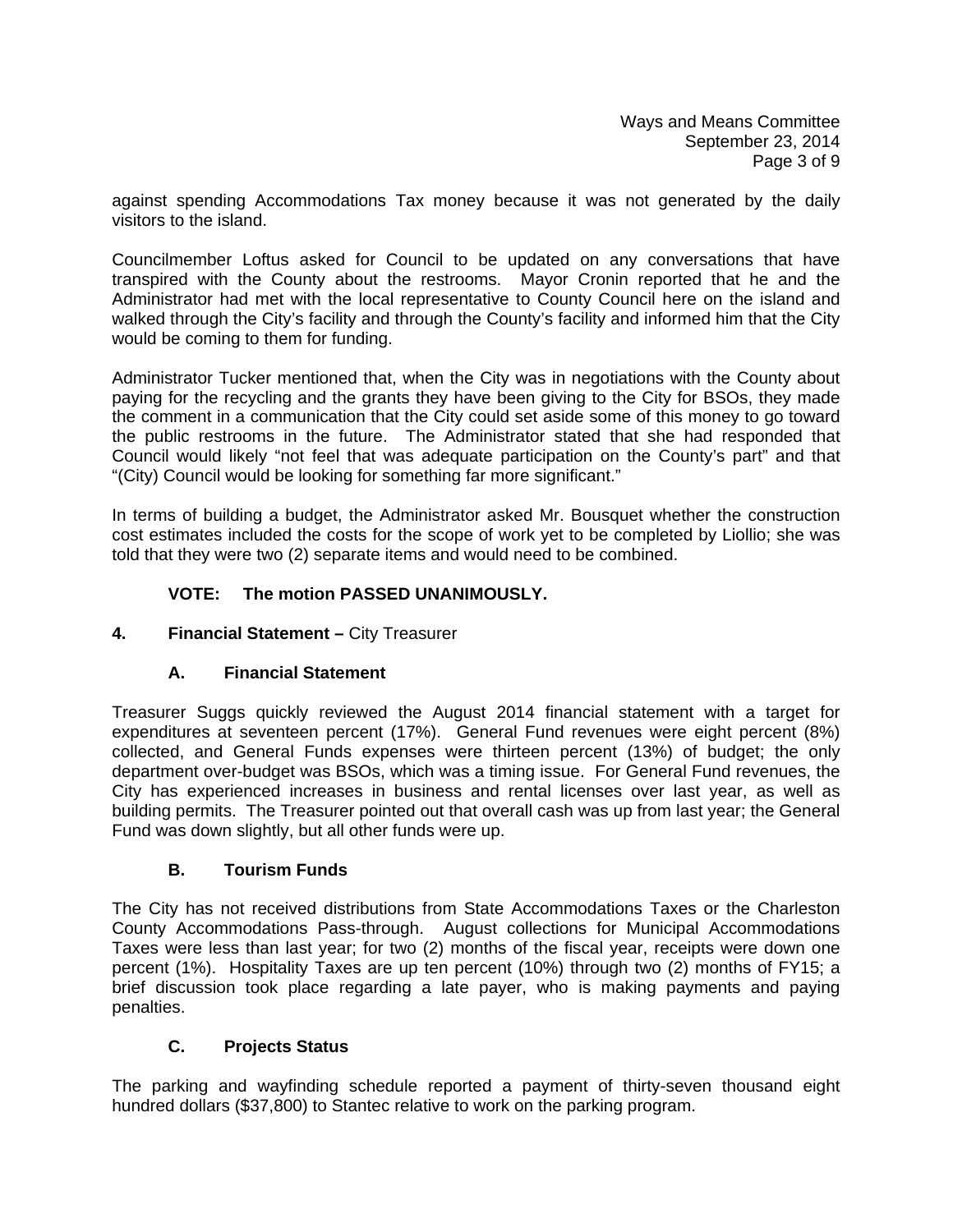Ways and Means Committee September 23, 2014 Page 4 of 9

The only expenditures for the 2014 shoal management schedule were legal expenses. Treasurer Suggs directed attention to the first box toward the bottom of the page and noted that, since September 1, the City has received the remaining balance of funds from private entities for the project.

Councilmember Buckhannon asked for an update on the "ghost seawall" that was uncovered at Ocean Club. Administrator Tucker stated that their property manager indicated to her yesterday that they have hired an attorney to plead their case with the regulatory body; she said that she has learned that the seawall has been in place for a long time, possibly more than two (2) years.

Mayor Cronin noted that the wall appears to be well-constructed.

On the subject of the shoal management project, Councilmember Loftus reiterated his concern about the movement of the shoal, and the Administrator reported a conversation with the engineer earlier in the day that he was still planning on a November start on the construction. The project design he is proposing calls for harvesting sand from two (2) locations, i.e. the shoal and the project area where there has been significant accretion between Dunescrest and Beechwood East.

Councilmember Loftus then asked about the possibility of pushing the project back one or two (1-2) months. Administrator Tucker indicated she had posed that question to the engineer who had responded that there were problems with favorable tides and daylight hours so that work can be done.

Councilmember Ferencz asked how the litigation around the seawall would affect the City's project and whether the City would put sand on top of the wall.

Mayor Cronin was emphatic that the City would not put sand on the wall.

Having worked with sandbags in the past, sandbags do not concern the Administrator, and she believes that the wave dissipation device can be removed relatively easily. But she is concerned about the seawall.

## **D. Consideration of FY14 Positive Net Result**

Treasurer Suggs directed attention to the two (2) pages of information about the Positive Net Result achieved in FY14. Based on the decision on this matter, the Treasurer will generate the final journal entry, and the auditors will finalize their work to make the annual audit presentation to Council at the October Council meeting. The actual FY14 positive net result equals three hundred ninety thousand four hundred fourteen dollars (\$390,414); the Treasurer recommended that the City distribute this money as follows:

| <b>Transfer to Capital Projects Fund</b> | \$350,000 |
|------------------------------------------|-----------|
| Transfer to Disaster Recovery Fund       | 10,000    |
| Retain in the General Fund               | 30,414    |

**MOTION: Councilmember Carroll moved to distribute the money as detailed by the Treasurer; Councilmember Bettelli seconded.**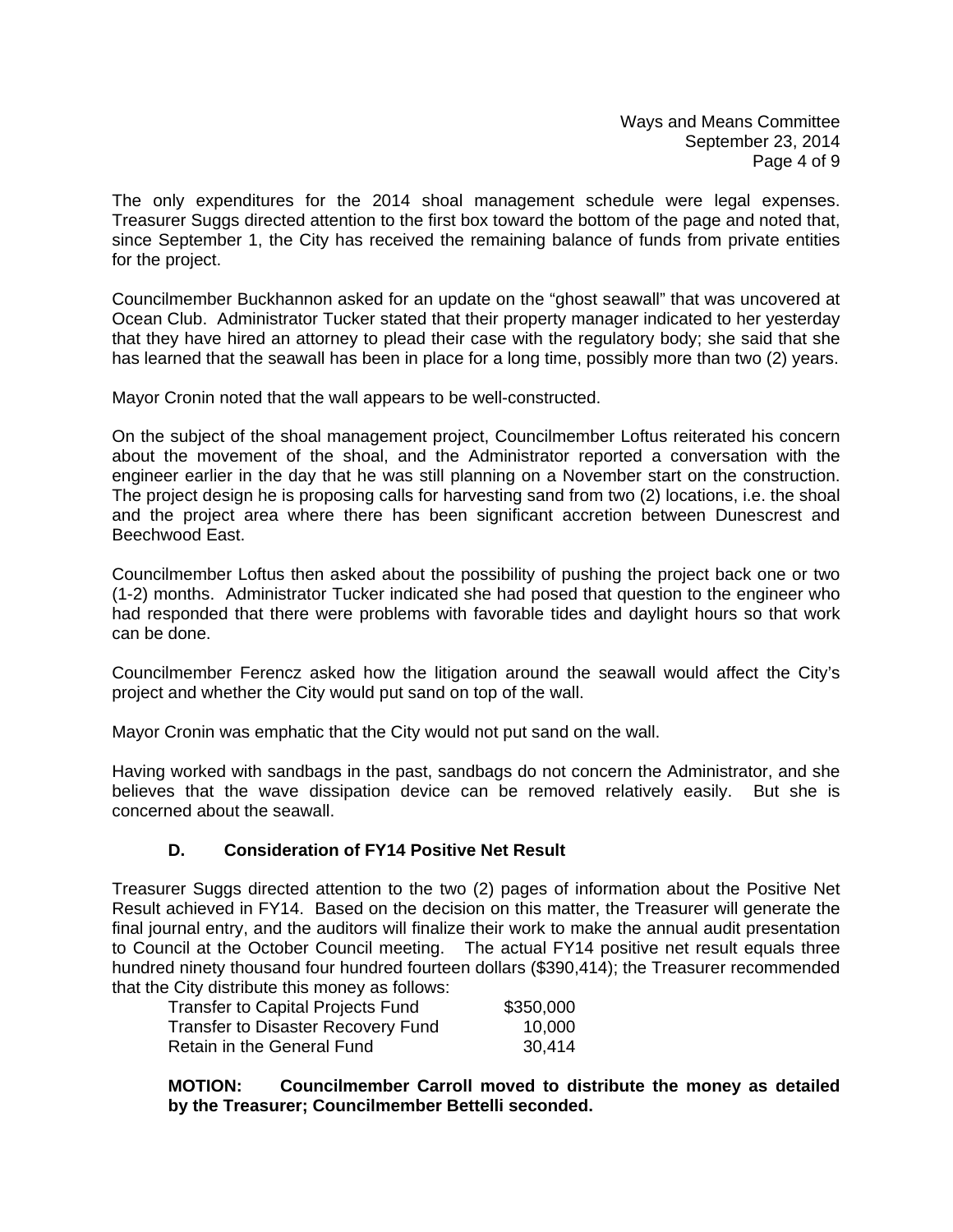Councilmember Loftus stated that he was concerned about having to impose a tax increase on citizens for the FY16 budget; therefore, he did not support the transfer to Capital Projects, but suggested that the City hold onto the money as one (1) source of funds to avoid a tax increase.

Mayor Cronin stated that, at the end of FY15, the Capital Projects fund will not have a sufficient balance at only four hundred thousand dollars (\$400,000) to cover ongoing purchases. The Mayor added that moving the funds into Capital Projects did not preclude Council from transferring them to another fund if needed; the Mayor also stated that he was not anticipating a tax increase next year.

Councilmember Ward stated that he did not agree with the Treasurer's recommendation; he voiced the opinion that more money needed to be in the Disaster Recovery Fund.

### **Amendment: Councilmember Ward moved to amend the motion to transfer \$50,000 of the FY14 positive net result to the Disaster Recovery Fund; Councilmember Buckhannon seconded.**

Mayor Cronin stated that he saw the tourism funds as the disaster recovery second order with a cumulative balance of some three million dollars (\$3,000,000).

Councilmember Ward recalled that the City had one point eight millions dollars (\$1,800,000) for disaster recovery when Hurricane Hugo hit and had run through those funds in only a few days. He added that, if inflation were factored in, the City should have more than three and a half million dollars (\$3,500,000) in the Disaster Recovery Fund.

The Mayor countered that the Disaster Recovery Fund has a balance in excess of two million dollars (\$2,000,000) plus three million dollars (\$3,000,000) in tourism funds; in his opinion the City has in excess of five million dollars (\$5,000,000) for use in a similar situation.

Treasurer Suggs explained that the Capital Projects Fund ends FY14 with two point zero six five thousand dollars (\$2,065,000); with FY15 net expenditures of eight hundred thirty-two dollars (\$832,000), the FY15 ending balance is Capital Projects ending balance is projected to be one point two million dollars (\$1,200,000). Without disturbing the savings for specific projects and spending as budgeted, the ending balance for "Assigned for Capital Projects" will only be four hundred fifteen thousand dollars (\$415,000), which is approximately one year's expenditures; she added that the City has traditionally tried to maintain a two million dollar (\$2,000,000) balance in Capital Projects.

Councilmember Ferencz noted that the City does have the money to make the budgeted FY15 Capital Projects expenditures and will have four hundred fifteen thousand dollars (\$415,000) for expenditures the next year. She, therefore, does not see the need to transfer such a large sum into the account.

Treasurer Suggs reminded the Committee that the only source of revenue for the Capital Projects fund is transfers from the General Fund.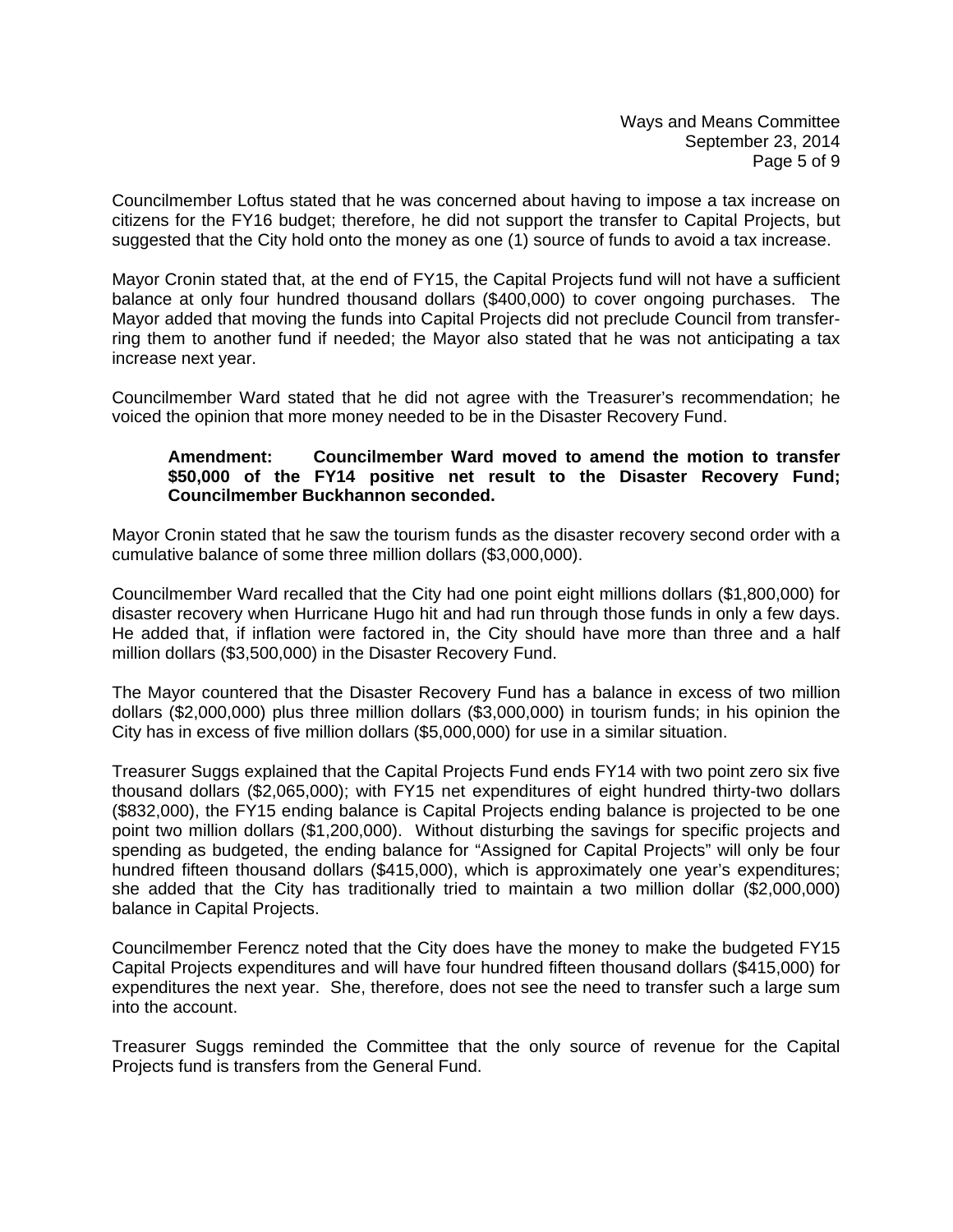Councilmember Buckhannon stated that he liked the idea of building the Disaster Recovery Fund because residents understand it and feel a sense of peace knowing that Council is dedicated to seeing the island and people through a disaster.

The Treasurer noted that the Capital Projects can only be cut so far if Council wanted to continue to deliver the level of services that the residents are accustomed to.

## **VOTE on the AMENDMENT: The Amendment PASSED on a vote of 8 to 1 with Mayor Cronin casting the negative vote.**

 **AMENDMENT: Mayor Cronin moved to amend the motion to transfer the remaining balance of the FY14 Positive Net Result to the Capital Projects Fund; Councilmember Ward seconded and the motion PASSED on a vote of 8 to 1 with Councilmember Ferencz casting the negative vote.** 

[Note: A vote on the amended main motion was not taken in this meeting. Please see minutes of City Council meeting of September 30, 2014 for vote.]

# **F. Consideration of Refinancing Rec Tax-exempt Bond**

Mayor Cronin noted that the current principal balance is one million six hundred eighty thousand dollars (\$1,680,000) on the Rec bond; if the City was to pay it down to one million five hundred thousand dollars (\$1,500,000), it can avoid the major expense for refinancing costs.

The Mayor explained that the scheduled FY15 payment of one hundred forty-five thousand dollars (\$145,000) was to be paid with eighty-seven thousand dollars (\$87,000) from the General Fund and fifty-eight thousand dollars (\$58,000) from the Municipal ATAX Fund. The additional thirty-five thousand dollars (\$35,000) of unbudgeted expense can be paid with twentyone thousand dollars (\$21,000) from the General Fund and fourteen thousand dollars (\$14,000) from the Municipal ATAX Fund. If the bond is paid down for refinancing, the FY15 interest savings would be eight thousand dollars (\$8,000).

The City's bond attorney with the McNair Firm estimates a market rate of between 2.31 percent and 2.44 percent; using an interest rate in the middle of 3.75%, the City's net interest savings over the life of the loan will be approximately seventy-two thousand dollars (\$72,000).

### **MOTION: Mayor Cronin moved to authorize an unbudgeted expenditure of \$21,000 from the General Fund and \$14,000 from the Municipal ATAX Fund to begin the refinancing process on the Rec Center bond; Councilmember Harrington seconded.**

Responding to Councilmember Ferencz' question about the term of the bond, the Mayor stated that the term of the bond will not change and will be paid out in 2023; he noted that the current interest rate is 3.55 percent.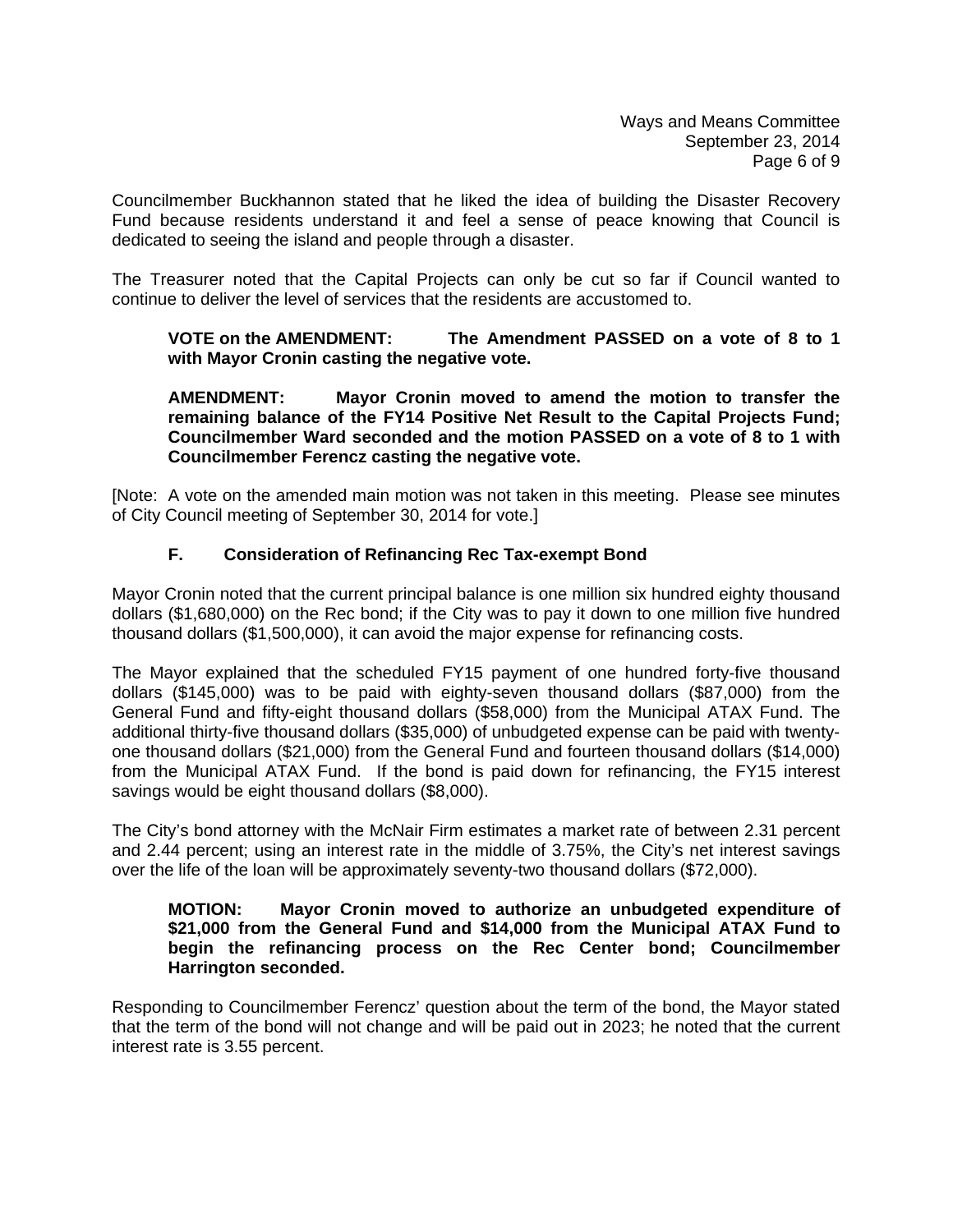Councilmember Ward asked if these expenditures were in the FY15 budget; Administrator Tucker stated that the bond counsel fees of twenty-five thousand dollars (\$25,000) were included in Judicial Professional Services in the General Fund, but not the additional principal payment.

## **VOTE: The motion PASSED on a vote of 7 to 2 with Councilmembers Ferencz and Ward dissenting.**

Administrator Tucker reported that she will be discussing a timeline with bond counsel and the a special meeting may be required.

Councilmember Ward asked if the City would be refinancing any additional bonds for which the costs were not included in the budget. The Administrator indicated that there were no other bond refinancing in the near future; she also stated that the additional legal expenses associated with this refinancing were discussed during the budget preparation, but agreed that the additional principal payment was not.

Administrator Tucker was pleased to announce that Standard and Poor's has upgraded the City's bond rating to AA+. The Mayor noted that bond counsel was not aware of the change when they quoted interest rates; the City might get a rate lower than counsel is predicting.

### **5. Old Business**

## **A. Consideration of Front Beach Lighting Project (FY15 budget - \$125,000)**

The Administrator reported that this had favorably passed through Committee and that, in terms of the budget, the projected costs were very good.

## **MOTION: Councilmember Ward moved to approve the expenditures detailed on the worksheet to proceed with the Front Beach lighting project; Councilmember Loftus seconded.**

Councilmember Ward thanked Councilmember Carroll for suggesting that the City approach SCE&G about using funds in the Non-standard Service Clause, thereby reducing the City's cash outlay; the City's share of the construction costs are expected to be sixty-seven thousand five hundred dollars (\$67,500) with an additional forty-nine thousand six hundred sixty-two dollars (\$49,662) from the Non-standard Service Clause. He added that the lights will be in place by spring 2015.

Administrator Tucker assured the Committee that Front Beach will have much improved illumination with the additional lighting. In addition, these lights will be can be turned off and on or dimmed from SCE&G headquarters; they will know when a problem occurs to dispatch a repair crew to the island.

The Administrator stated that, should the operational costs exceed budget for FY15, payments can be made from the balance of the budgeted amount of one hundred twenty-five thousand dollars (\$125,000).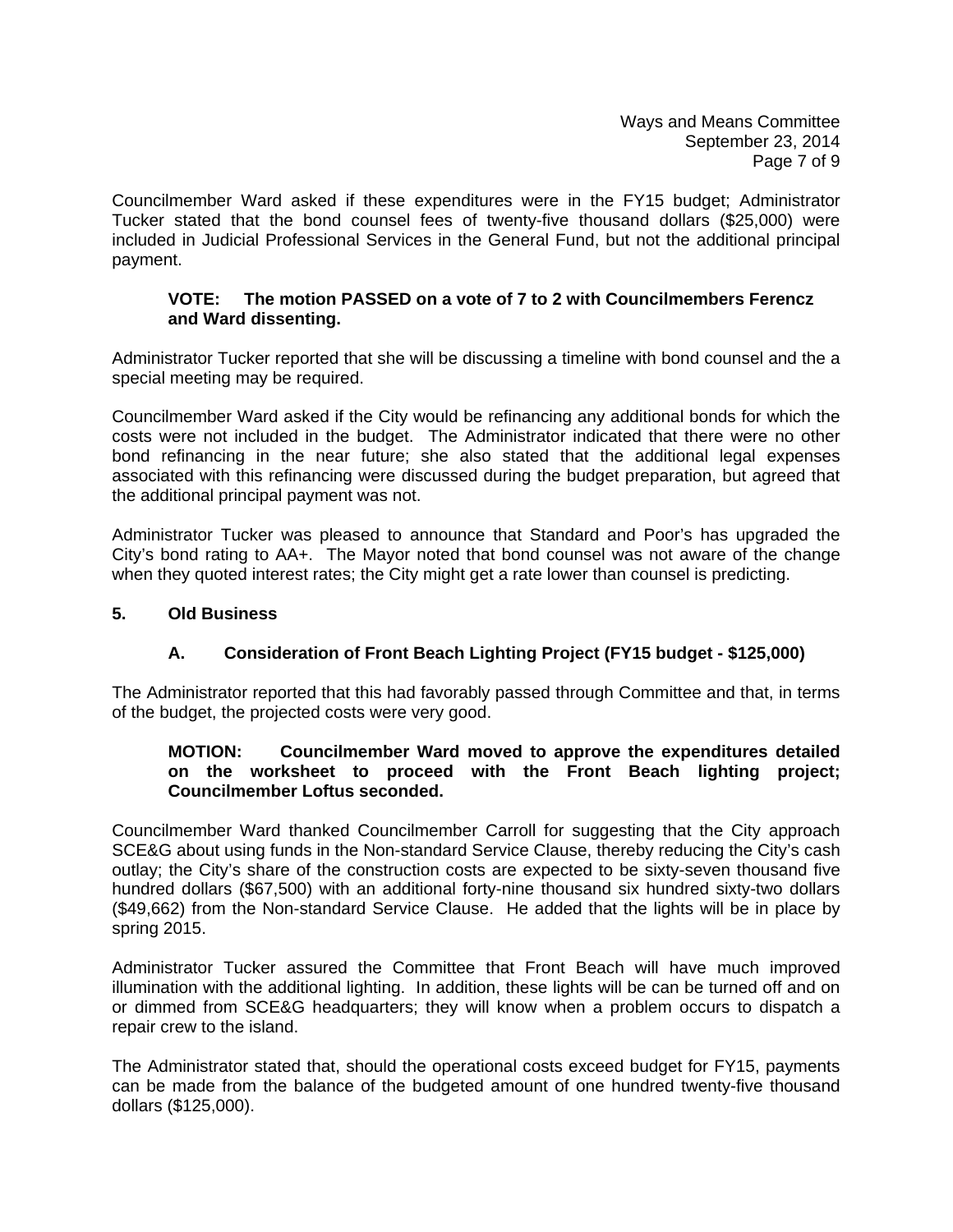# **VOTE: The motion PASSED UNANIMOUSLY.**

# **B. Discussion of Flood Insurance Renewals on City Buildings**

Administrator Tucker reported that she had received notification in the afternoon from C.T. Lowndes that FEMA has approved the information submitted on the Recreation Center, reducing the premium for flood insurance from Wright's to about three thousand dollars (\$3,000). The City will apply for a refund of the five thousand dollars (\$5,000) paid to Lloyd's. Staff is gathering data to submit for the flood insurance renewal for Fire Station 2.

The Mayor stated that he would like an update regarding Fire Station 2 at next month's meeting.

Councilmember Ferencz asked whether the City had received the results from the NFIP audit, and Administrator Tucker indicated that it has not.

Mayor Cronin stated that he had talked with Director Kerr who had informed him that the audit had occurred, but it would be at least six (6) weeks before the City received the results. If the rate is lowered, Director Kerr was told that the City will have six (6) weeks to two (2) months to make corrections and submit responses in order to get the City back to the level that would provide the same discount to residents.

### **E. Update on Parking Management Plan**

Administrator Tucker reported that staff and Rick Day of Stantec have met with several vendors who could provide the services the City will need if it goes forward with the parking plan as presented. In addition, a meeting has taken place with the South Carolina Department of Transportation to review what the City contemplates doing. Staff members and Stantec personnel were very pleased with the positive and affirmative they received; therefore, the City does not anticipate a SCDOT obstacle if the decision is to proceed after the public hearing on October 2<sup>nd</sup>.

Councilmember Harrington stated that he would like for the City to respond to the editorial in the Post and Courier today; he believes "they totally missed the City's intention." Administrator Tucker stated that she thought the best response would be for the citizens to speak out.

The Committee also discussed briefly that Sullivan's Island appears to be considering developing a similar plan.

#### **6. New Business**

 **Contracts in Excess of \$10,000 –** None

### **7. Miscellaneous Business**